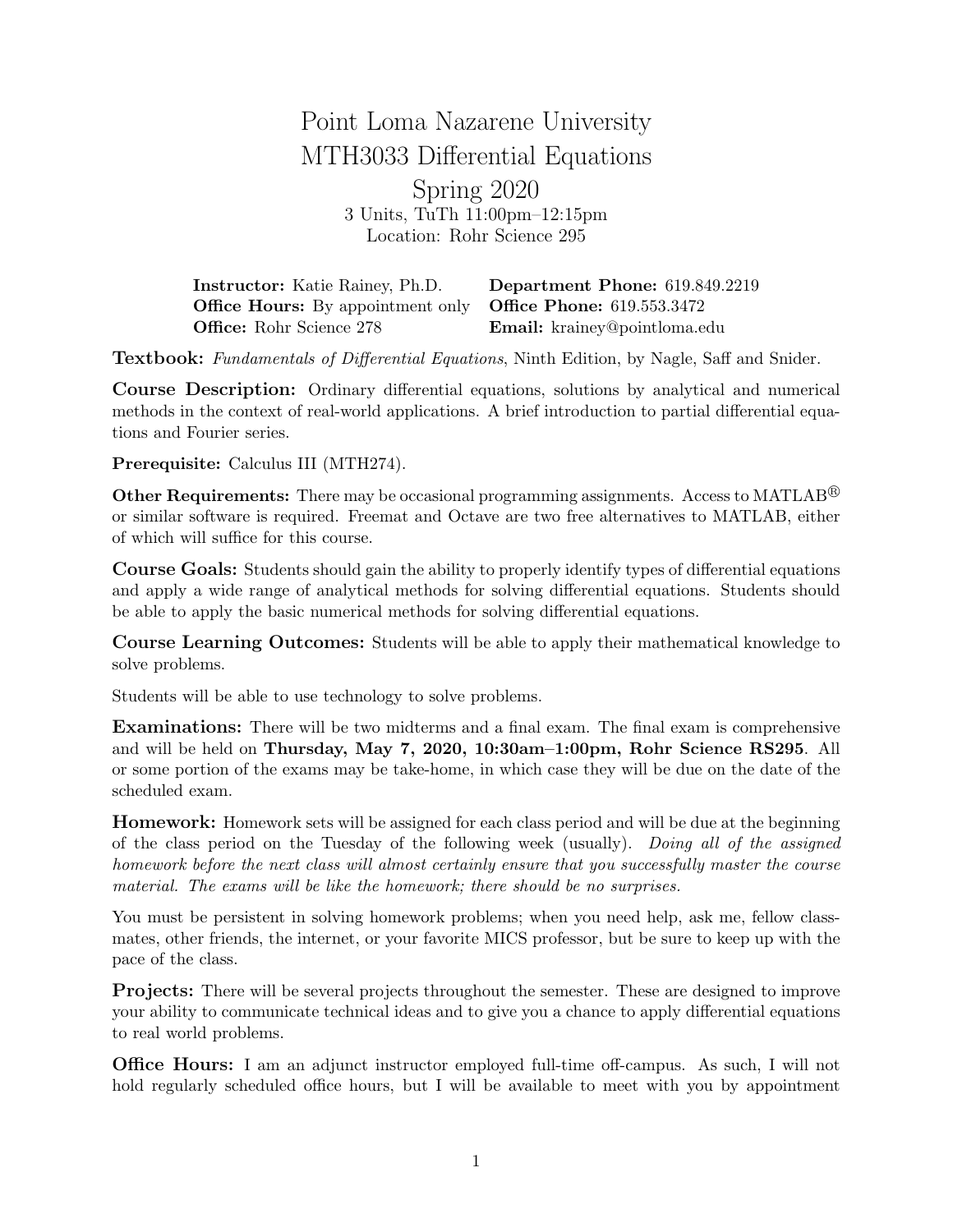(usually before or after class). Do not hesitate to ask questions during lecture, or to approach me afterwards.

Discussion on Canvas: Rather than email questions to me about homework or other topics, I encourage you to post your questions to Canvas where your fellow students can help you out or benefit from the same answers. You can also reinforce your understanding of the course material by answering other students' questions.

Participation in discussions on Canvas will be graded as an assignment in the homework category. You will get one point for each question asked or answered on Canvas, for up to 20 points, but the assignment will only be scored out of 10 points. That means that you are required to ask or answer 10 questions (roughly one per homework assignment), but you can also get up to 10 extra credit points for asking or answering more.

| <b>Grade Distribution:</b> |         | Letter Grade Distribution: |  |                                                  |          |
|----------------------------|---------|----------------------------|--|--------------------------------------------------|----------|
| Projects $20\%$            |         |                            |  | $>= 93.00$ A   73.00 - 76.99 C                   |          |
| Homework $15\%$            |         |                            |  | $90.00 - 92.99$ A- 70.00 - 72.99 C-              |          |
| Midterm Exams              | $40\%$  |                            |  | $87.00 - 89.99$ B+ $67.00 - 69.99$ D+            |          |
| Final Exam                 | $-25\%$ |                            |  | $83.00 - 86.99$ B $\mid 63.00 - 66.99$ D         |          |
|                            |         |                            |  | $80.00 - 82.99$ B- $60.00 - 62.99$               | $\Gamma$ |
|                            |         |                            |  | 77.00 - 79.99 C+ $\vert \langle = 59.99 \vert$ F |          |

## Course Policies:

- Late Work: A written assignment or computer assignment is late if it is not received at or before the beginning of class on the due date. Late work will not be accepted unless there is a documented emergency.
- Missed Exams: Make-up tests will be given only by arrangement with the instructor for reasons of documented emergency.
- In-class exams are closed-book, though you will be allowed a "cheat sheet" (one sheet of paper, no larger than 8.5"  $\times$  11", on both sides of which you may write or type).
- Assignments collected must be prepared in a style suitable for grading. The projects will be graded on clarity and writing quality.
	- the organization must be easy to follow
	- the work must be typed
	- complete solutions must be written for problems (not just answers); solutions must be clearly marked
	- use complete sentences to answer questions
- One lowest homework score will be dropped.
- Course policies, assignments, and due dates are subject to change at the discretion of the instructor.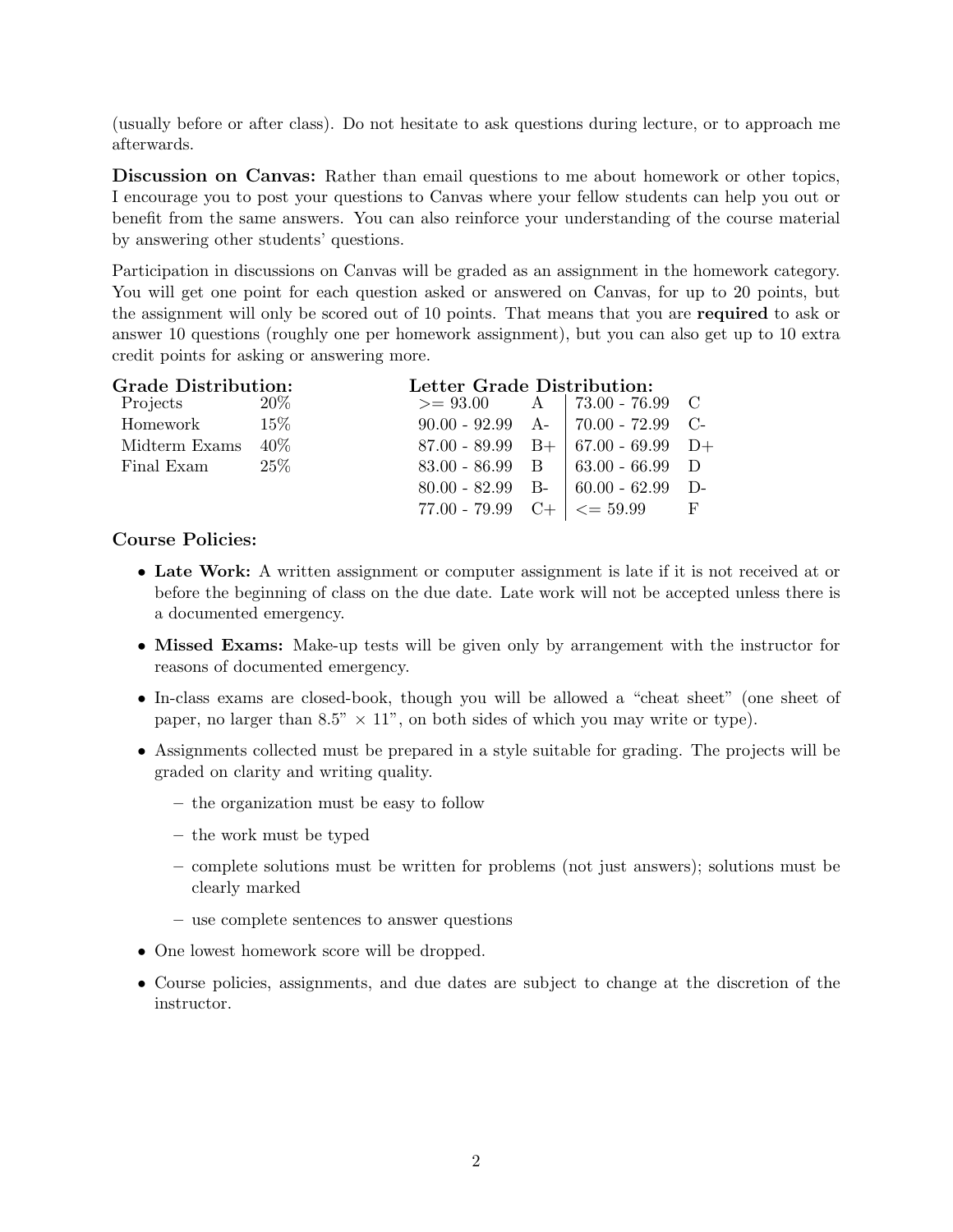## Course outline:

| Week           | Dates     | Subject                            | Sections                   |
|----------------|-----------|------------------------------------|----------------------------|
| $\mathbf{1}$   | Th $1/16$ | Introduction                       | 1.1, 1.2                   |
| $\overline{2}$ | Tu $1/21$ | Introduction                       | 1.2, 1.3                   |
|                | Th $1/23$ | First Order Differential Equations | $2.2\,$                    |
| 3              | Tu $1/28$ | First Order Differential Equations | $\overline{2.3, 2.4}$      |
|                | Th $1/30$ | First Order Differential Equations | $2.6\,$                    |
| $\overline{4}$ | Tu $2/4$  | Mathematical Models                | 3.2, 3.4                   |
|                | Th $2/6$  | Numerical Methods                  | 1.4, 3.6                   |
|                |           | Hand out Midterm 1 (take home)     |                            |
| $\overline{5}$ | Tu $2/11$ | Midterm 1 Due                      |                            |
|                |           | Linear Second-Order Equations      | 4.1, 4.2                   |
|                | Th $2/13$ | Linear Second-Order Equations      | 4.3, 4.4                   |
| 6              | Tu $2/18$ | Linear Second-Order Equations      | 4.5, 4.6                   |
|                | Th $2/20$ | Linear Second-Order Equations      | 4.6, 4.7                   |
| $\overline{7}$ | Tu $2/25$ | Linear Second-Order Equations      | 4.9, 4.10                  |
|                | Th $2/27$ | Introduction to Systems            | 5.1,2                      |
| 8              | Tu $3/3$  | Project 1 Due                      |                            |
|                |           | Laplace Transforms                 | 7.1, 7.2                   |
|                | Th $3/5$  | Laplace Transforms                 | 7.3, 7.4                   |
|                |           | SPRING BREAK                       |                            |
| 9              | Tu $3/17$ | Laplace Transforms                 | 7.4, 7.5                   |
|                | Th $3/19$ | Laplace Transforms                 | 7.6, 7.7                   |
| $10\,$         | Tu $3/24$ | Laplace Transforms                 | 7.7, 7.8                   |
|                | Th $3/26$ | Midterm 2 (in-class)               |                            |
| 11             | Tu $3/31$ | Series Solutions                   | 8.3                        |
|                | Th $4/02$ | Series Solutions                   | 8.5, 8.6                   |
| 12             | Tu $4/7$  | Series Solutions                   | Finish up 8, 10.1          |
|                | Th $4/9$  | NO CLASS                           |                            |
| 13             | Tu $4/14$ | Project 2 Due                      |                            |
|                |           | Partial Differential Equations     | 10.2, 10.3                 |
|                | Th $4/16$ | Partial Differential Equations     | 10.3, 10.4                 |
| 14             | Tu $4/21$ | Partial Differential Equations     | $10.5\,$                   |
|                | Th $4/23$ | Partial Differential Equations     | $10.6\,$                   |
| 15             | Tu $4/28$ | Guest lecture                      |                            |
|                | Th $4/30$ | Fun stuff, review                  |                            |
|                | M 5/07    | FINAL EXAM                         | Covers all course material |

Outline is tentative and subject to change.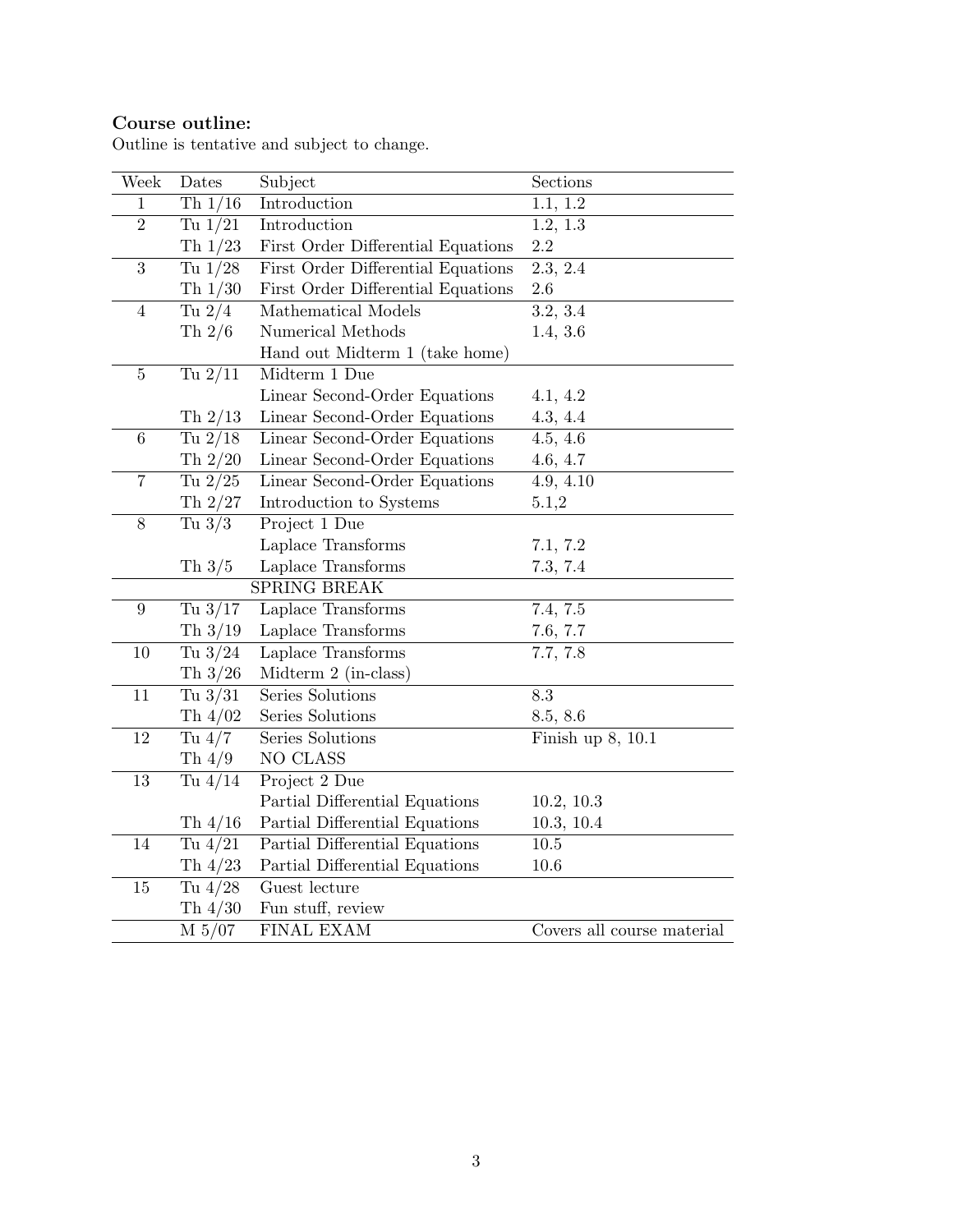University Mission: Point Loma Nazarene University exists to provide higher education in a vital Christian community where minds are engaged and challenged, character is modeled and formed, and service is an expression of faith. Being of Wesleyan heritage, we strive to be a learning community where grace is foundational, truth is pursued, and holiness is a way of life.

Department Mission: The Mathematical, Information, and Computer Sciences department at Point Loma Nazarene University is committed to maintaining a curriculum that provides its students with the tools to be productive, the passion to continue learning, and Christian perspectives to provide a basis for making sound value judgments.

Attendance: Attendance is expected at each class session. In the event of an absence you are responsible for the material covered in class and the assignments given that day.

Regular and punctual attendance at all classes is considered essential to optimum academic achievement. If the student is absent from more than 10 percent of class meetings, the faculty member can file a written report which may result in de-enrollment. If the absences exceed 20 percent, the student may be de-enrolled without notice until the university drop date or, after that date, receive the appropriate grade for their work and participation. See Academic Policies in the Undergraduate Academic Catalog. <http://catalog.pointloma.edu/content.php?catoid=18&navoid=1278>

Class Enrollment: It is the student's responsibility to maintain his/her class schedule. Should the need arise to drop this course (personal emergencies, poor performance, etc.), the student has the responsibility to follow through (provided the drop date meets the stated calendar deadline established by the university), not the instructor. Simply ceasing to attend this course or failing to follow through to arrange for a change of registration (drop/add) may easily result in a grade of F on the official transcript.

Academic Accommodation: While all students are expected to meet the minimum standards for completion of this course as established by the instructor, students with disabilities may require academic adjustments, modifications or auxiliary aids/services. At Point Loma Nazarene University (PLNU), these students are requested to register with the Disability Resource Center (DRC), located in the Bond Academic Center. (DRC@pointloma.edu or 619-849-2486). The DRC's policies and procedures for assisting such students in the development of an appropriate academic adjustment plan (AP) allows PLNU to comply with Section 504 of the Rehabilitation Act and the Americans with Disabilities Act. Section 504 (a) prohibits discrimination against students with special needs and guarantees all qualified students equal access to and benefits of PLNU programs and activities. After the student files the required documentation, the DRC, in conjunction with the student, will develop an AP to meet that student's specific learning needs. The DRC will thereafter email the student's AP to all faculty who teach courses in which the student is enrolled each semester. The AP must be implemented in all such courses.

If students do not wish to avail themselves of some or all of the elements of their AP in a particular course, it is the responsibility of those students to notify their professor in that course. PLNU highly recommends that DRC students speak with their professors during the first two weeks of each semester about the applicability of their AP in that particular course and/or if they do not desire to take advantage of some or all of the elements of their AP in that course.

Academic Honesty: Students should demonstrate academic honesty by doing original work and by giving appropriate credit to the ideas of others. Academic dishonesty is the act of presenting information, ideas, and/or concepts as one's own when in reality they are the results of another person's creativity and effort. A faculty member who believes a situation involving academic